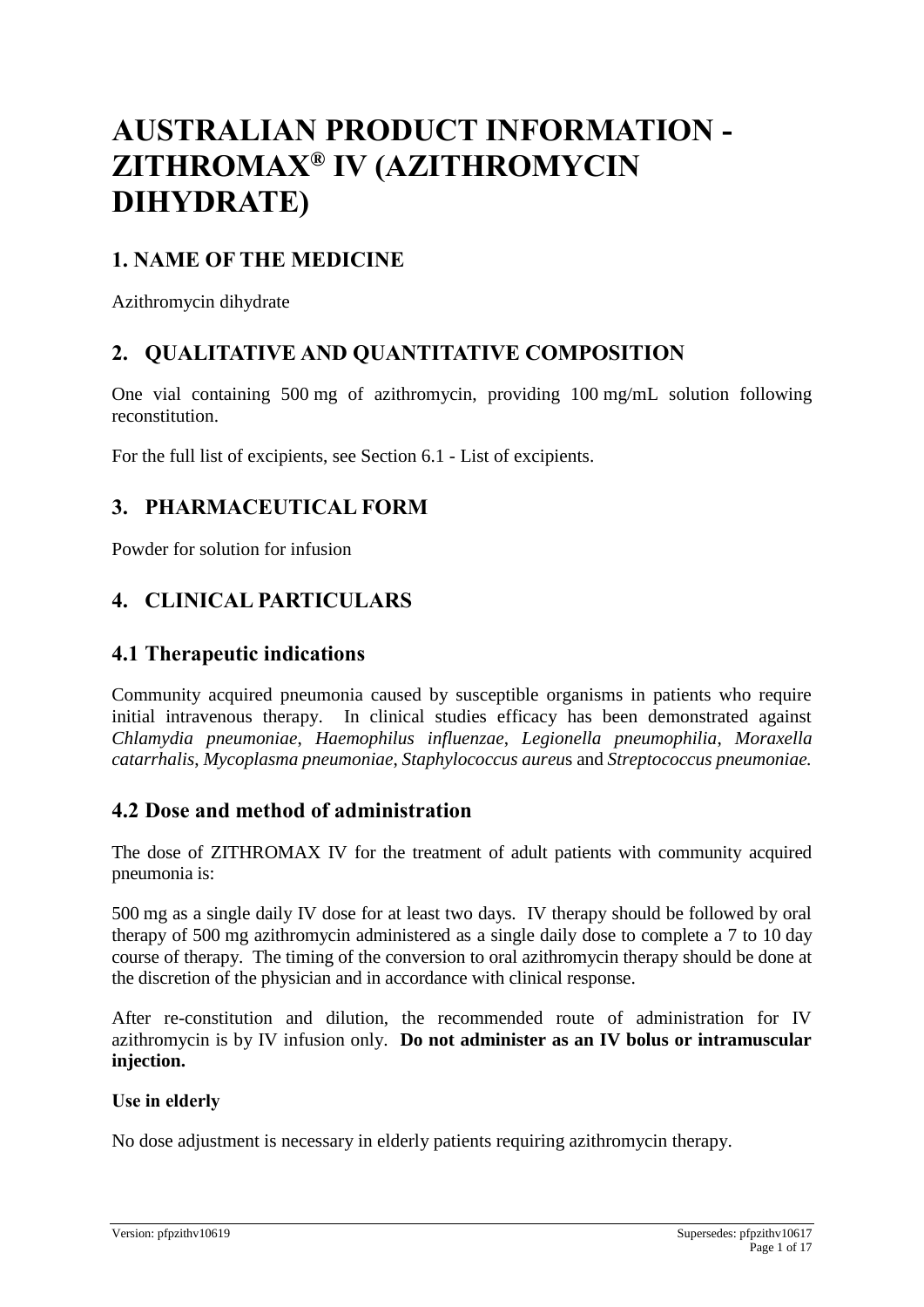#### **Use in patients with renal impairment**

No dose adjustment is needed in patients with mild or moderate renal impairment. After oral administration of a single dose of azithromycin 1 g in subjects with severe renal impairment (GFR  $\langle$ 10 mL/min), mean AUC<sub>0-120h</sub> and mean C<sub>max</sub> were increased by approximately 30% and 60%, respectively when compared to subjects with normal renal function. Caution should be exercised when azithromycin is administered to patients with severe renal impairment.

#### **Use in patients with hepatic impairment**

The same dosage as in patients with normal hepatic function may be used in patients with mild to moderate hepatic impairment.

#### **Use in children**

The safety and effectiveness of azithromycin powder for solution for infusion for the treatment of infections in children have not been established.

#### **ZITHROMAX IV after reconstitution and dilution is for administration by IV infusion. Not to be given as a bolus or as an intramuscular injection.**

The infusate concentration and rate of infusion for azithromycin powder for solution for infusion should be either 1 mg/mL over 3 hours or 2 mg/mL over 1 hour.

#### **Preparation of the solution for IV administration is as follows:**

#### *Reconstitution*

Prepare the initial solution of azithromycin powder for solution for infusion by adding 4.8 mL of sterilised Water For Injections to the 500 mg vial and shaking the vial until all of the drug is dissolved. It is recommended that a standard 5 mL (non-automated) syringe be used to ensure that the exact amount of 4.8 mL of sterilised Water for Injections is dispensed. Each mL of reconstituted solution contains 100 mg azithromycin.

If particulate matter is evident in reconstituted fluids, the drug solution should be discarded. Dilute this solution further prior to administration as instructed below.

#### *Dilution*

To provide azithromycin over a concentration range of 1.0 mg/mL to 2.0 mg/mL, transfer 5 mL of the 100 mg/mL azithromycin solution into the appropriate amount of any of the diluents listed below.

| Amount of Diluent (mL) |
|------------------------|
| $500$ mL               |
| $250$ mL               |
|                        |

It is recommended that a 500 mg dose of azithromycin powder for solution for infusion, diluted as above, be infused over a period of not less than 60 minutes.

ZITHROMAX IV is supplied in single use vials. The vial contents are reconstituted with 4.8 mL sterilised Water for Injections (azithromycin 100 mg/mL). For administration, the required volume of the reconstituted solution is added to a compatible infusion solution to produce a final azithromycin solution of 1.0 mg to 2.0 mg/mL.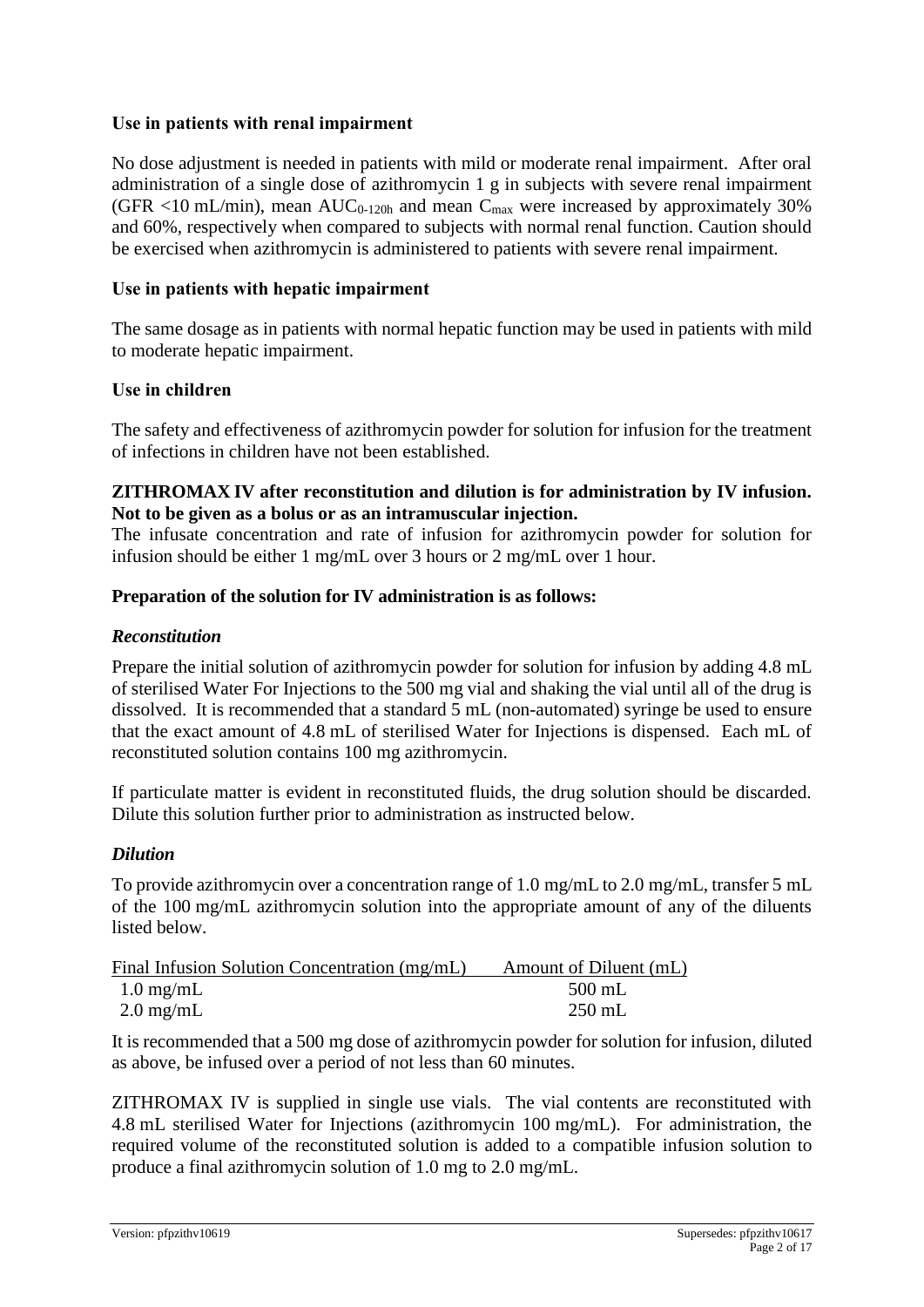Parenteral drug products should be inspected visually for particulate matter prior to administration. If particulate matter is evident, the drug solution should be discarded.

Chemical and physical in-use stability of the reconstituted product has been demonstrated for 24 hours at 30°C. When diluted according to the instructions the diluted solution is chemically and physically stable for 24 hours at or below 30°C or for 7 days if stored under refrigeration at  $5^{\circ}$ C.

However, as this product contains no antimicrobial agent, to reduce microbiological hazard, use as soon as practicable after reconstitution/preparation. If storage is necessary, hold at 2 to  $8^{\circ}$ C for not more than 24 hours.

This product is for single use in one patient only. Discard any residue.

The reconstituted solution can be diluted with:

Normal Saline (0.9% sodium chloride). ½ Normal Saline (0.45% sodium chloride). 5% Glucose in Water. Lactated Ringer's Solution. 5% Glucose in ½ Normal Saline (0.45% sodium chloride) with 20 mEq KCl. 5% Glucose in Lactated Ringer's Solution. 5% Glucose in ⅓ Normal Saline (0.3% sodium chloride). 5% Glucose in ½ Normal Saline (0.45% sodium chloride).

It is recommended that a 500 mg dose of azithromycin powder for solution for infusion, diluted as described above should be infused over a period of not less than 60 minutes.

### **4.3 Contraindications**

Azithromycin is contraindicated in patients with known hypersensitivity to azithromycin, erythromycin, any other macrolide or ketolide antibiotic, or to any of the excipients (see Section 6.1 – List of excipients).

### **4.4 Special warnings and precautions for use**

#### **Hypersensitivity**

Rare, serious, allergic reactions, including angioedema and anaphylaxis (rarely fatal); dermatologic reactions including acute generalised exanthematous pustulosis (AGEP), Stevens-Johnson syndrome (SJS), toxic epidermal necrolysis (TEN) (rarely fatal); and drug reaction with eosinophilia and systemic symptoms (DRESS) have been reported in patients on azithromycin therapy (see Section 4.3 - Contraindications). Despite initially successful symptomatic treatment of the allergic symptoms, when symptomatic therapy was discontinued, the allergic symptoms recurred soon thereafter in some patients without further azithromycin exposure. These patients required prolonged periods of observation and symptomatic treatment. The relationship of these episodes to the long tissue half-life of azithromycin and subsequent prolonged exposure to antigen is unknown at present.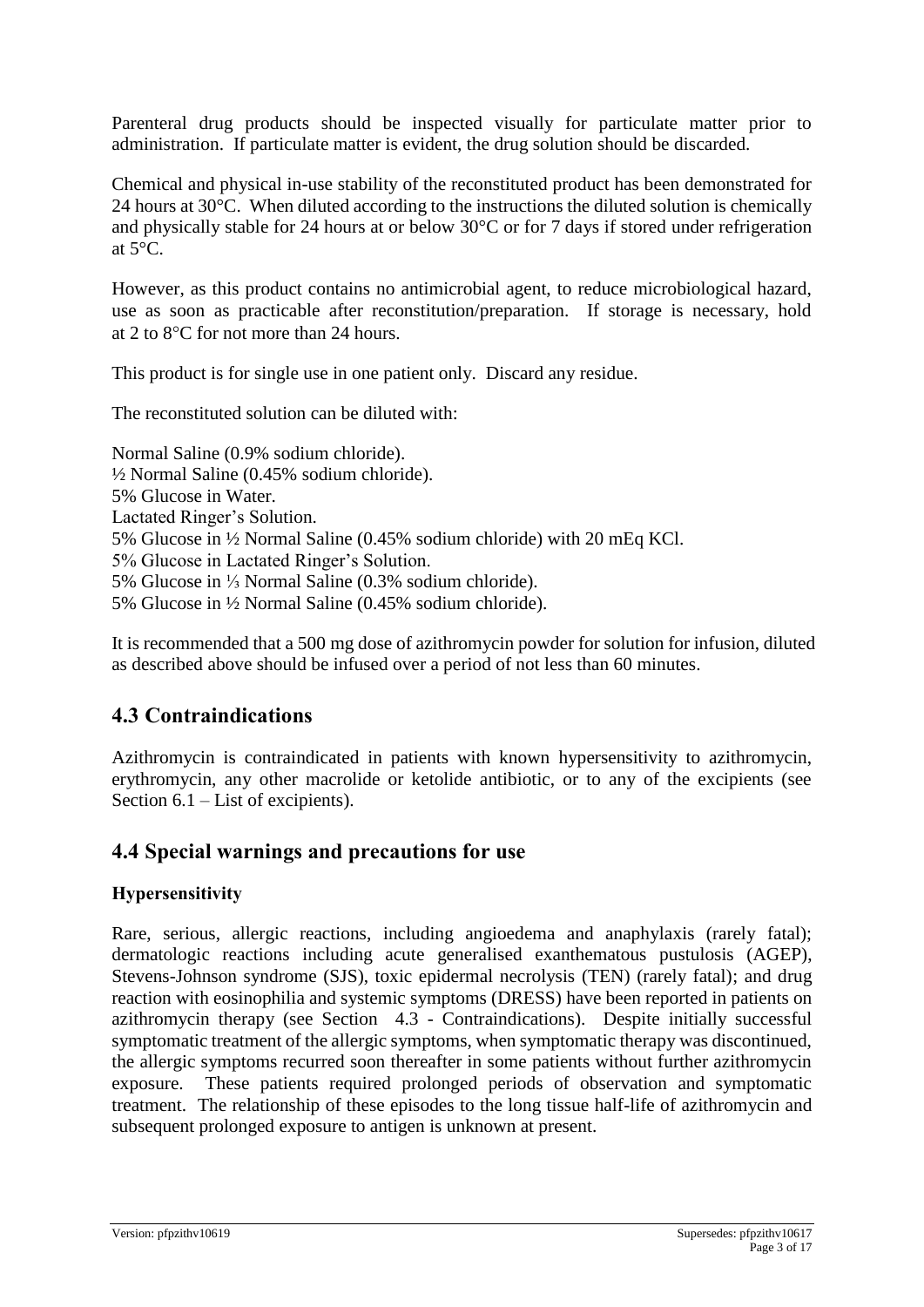If an allergic reaction occurs, the drug should be discontinued and appropriate therapy should be instituted. Physicians should be aware that reappearance of the allergic symptoms may occur when symptomatic therapy is discontinued.

#### **Hepatotoxicity**

No dose adjustment is recommended for patients with mild to moderate hepatic impairment. Nonetheless, since liver is the principal route of elimination for azithromycin, the use of azithromycin should be undertaken with caution in patients with significant hepatic disease (see Section 5.2 – Pharmacokinetic properties).

Abnormal liver function, hepatitis, cholestatic jaundice, hepatic necrosis, and hepatic failure have been reported, some of which have resulted in death. Discontinue azithromycin immediately if signs and symptoms of hepatitis occur.

#### **Ergot derivatives**

In patients receiving ergot derivatives, ergotism has been precipitated by coadministration of some macrolide antibiotics. There are no data concerning the possibility of an interaction between ergot and azithromycin. However, because of the theoretical possibility of ergotism, azithromycin and ergot derivatives should not be coadministered.

#### **Superinfection**

As with any antibiotic preparation, observation for signs of superinfection with non-susceptible organisms, including fungi, is recommended.

#### **Clostridium difficile-associated diarrhoea**

Antibiotic-associated pseudomembranous colitis has been reported with the use of many antibiotics including azithromycin. A toxin produced by *Clostridium difficile* appears to be the primary cause. The severity of the colitis may range from mild to life-threatening. It is important to consider this diagnosis in patients who develop diarrhoea or colitis in association with antibiotic use (this may occur up to several weeks after cessation of antibiotic therapy). Mild cases may respond to drug discontinuation alone. However, in moderate to severe cases appropriate therapy with a suitable oral antibacterial agent effective against *C difficile* should be considered. Fluids, electrolytes and protein replacement should be provided when indicated. Hypertoxin-producing strains of *C difficile* cause increased morbidity and mortality, as these infections can be refractory to antimicrobial therapy and may require colectomy.

#### **Prolongation of the QT interval**

There has been limited assessment of the potential for ZITHROMAX IV to prolong the QT interval. In clinical studies no significant ECG abnormalities were reported in subjects who received ZITHROMAX IV. Ventricular arrhythmias associated with prolonged QT interval, including ventricular tachycardia and torsades de pointes have been reported with macrolide products including azithromycin. Prescribers should consider the risk of QT prolongation (which can be fatal) when weighing the risks and benefits of azithromycin for at-risk groups including:

• patients predisposed to QT interval prolongation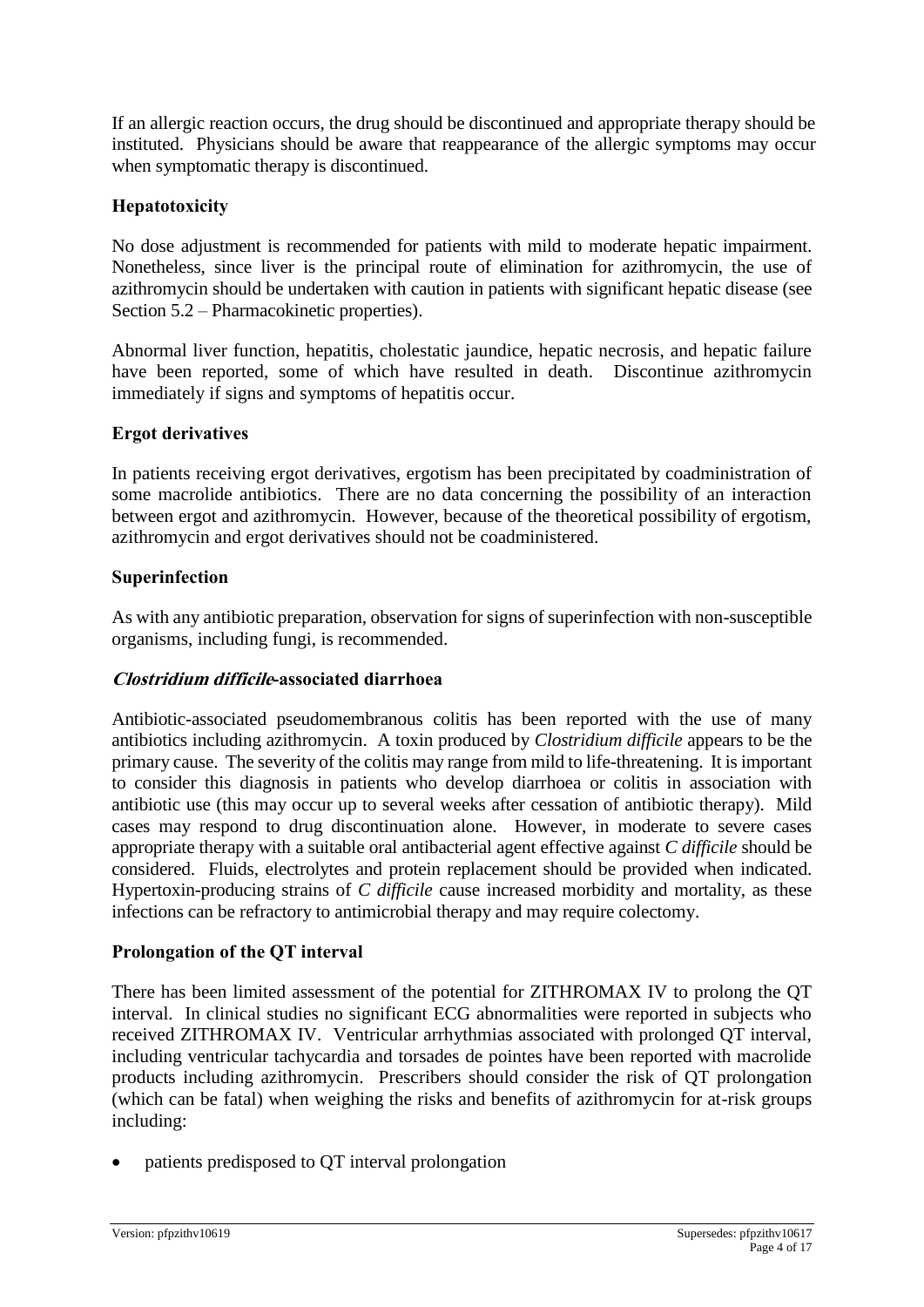- patients taking other medications known to prolong the QT interval such as antiarrhythmics of Classes IA and III, antipsychotic agents; antidepressants; and fluoroquinolones
- patients with electrolyte disturbance, particularly in cases of hypokalaemia and hypomagnesaemia
- patients with clinically relevant bradycardia, cardiac arrhythmia or cardiac insufficiency
- elderly patients, as they may be more susceptible to drug-associated effects on the QT interval.

#### **Myasthenia gravis**

Exacerbations of the symptoms of myasthenia gravis have been reported in patients receiving azithromycin therapy.

#### **Administration precautions**

Do not administer ZITHROMAX IV as a bolus or as an intramuscular injection. Reconstitute and dilute the powder for infusion as directed and administer as an IV infusion over not less than 60 minutes. All patients who received infusate concentrations above 2.0 mg/mL experienced local infusion site reactions and therefore, higher concentrations should be avoided.

#### **Use in renal impairment**

No dose adjustment is needed in patients with mild or moderate renal impairment (GFR 10 - 80 mL/min). After oral administration of a single dose of azithromycin 1 g in subjects with severe renal impairment (GFR <10 mL/min), mean  $AUC_{0-120h}$  and mean  $C_{max}$  were increased by approximately 30% and 60%, respectively when compared to subjects with normal renal function. Caution should be exercised when azithromycin is administered to patients with severe renal impairment.

#### **Use in the elderly**

No data available.

#### **Paediatric use**

The safety and effectiveness of azithromycin powder for solution for infusion for the treatment of infections in children have not been established. Azithromycin powder for oral suspension is recommended for the treatment of paediatric patients.

Infantile hypertrophic pyloric stenosis (IHPS) has been reported following the use of azithromycin in neonates (treatment up to 42 days of life). Parents and caregivers should be informed to contact their physician if vomiting or irritability with feeding occurs.

#### **Effects on laboratory tests**

No data available.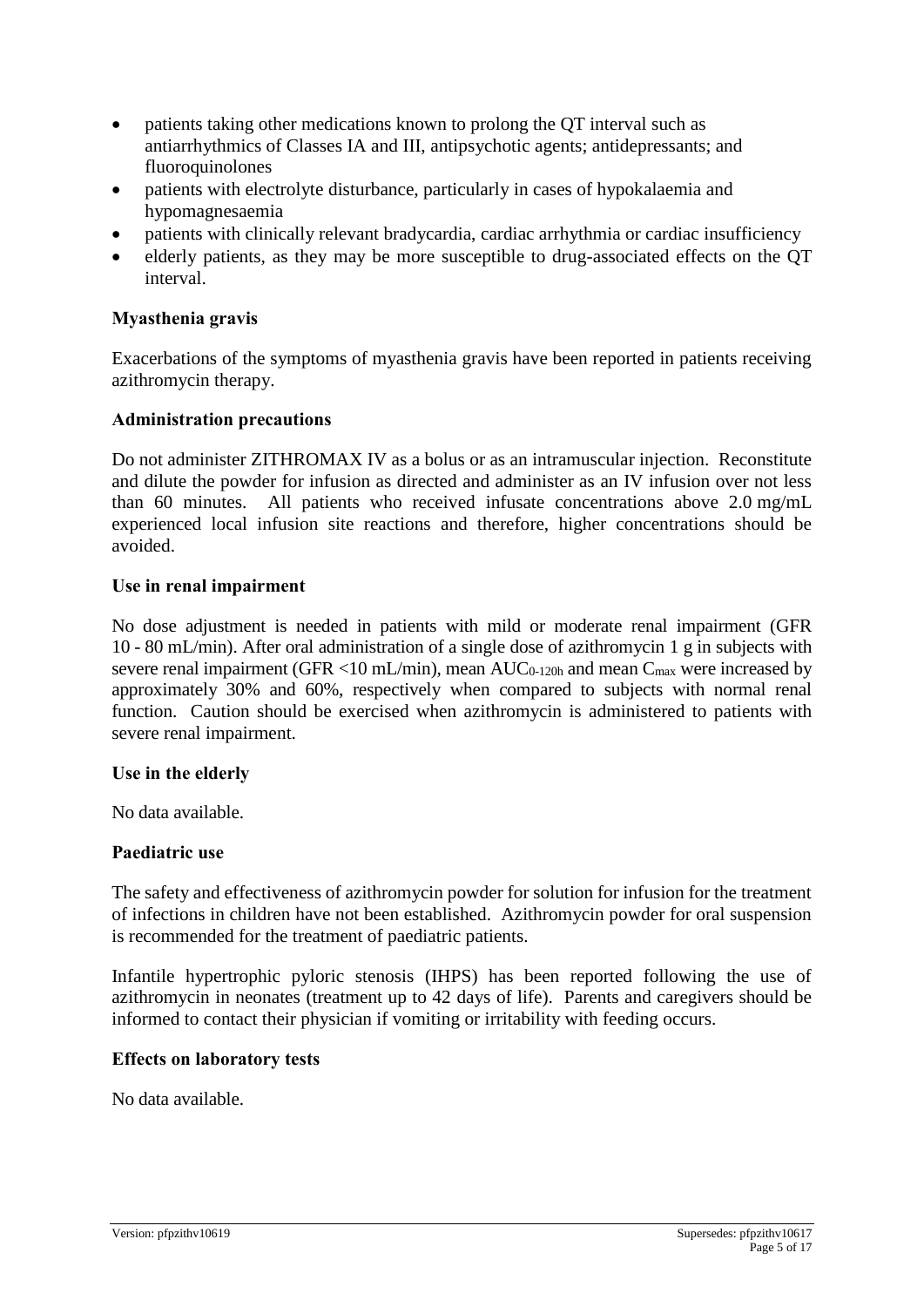### **4.5 Interactions with other medicines and other forms of interactions**

Azithromycin does not interact significantly with the hepatic cytochrome P450 system. It is not believed to undergo the pharmacokinetic drug interactions as seen with erythromycin and other macrolides. Hepatic cytochrome P450 induction or inactivation via cytochrome-metabolite complex does not occur with azithromycin.

The following information on drug interactions refers to oral azithromycin:

#### *Drugs that should not be concomitantly administered with azithromycin*

Antacids: In a pharmacokinetic study investigating the effects of simultaneous administration of antacid with oral azithromycin, no effect on overall bioavailability was seen although peak serum concentrations were reduced by up to 30%. In patients receiving both oral azithromycin and aluminium and magnesium containing antacids, the drugs should not be taken simultaneously. Administration of oral antacids is not expected to affect the disposition of azithromycin given intravenously.

Ergot: Due to the theoretical possibility of ergotism, azithromycin and ergot derivatives should not be co-administered (see Section 4.4 – Special warnings and precautions for use, Ergot derivatives).

#### *Drugs that require dosage adjustment when administered concomitantly with azithromycin*

Cyclosporin: In a pharmacokinetic study with healthy volunteers who were administered a 500 mg/day oral dose of azithromycin for 3 days and were then administered a single 10 mg/kg oral dose of cyclosporin, the resulting  $C_{\text{max}}$  and  $AUC_{0.5}$  were found to be significantly elevated. Consequently, caution should be exercised before considering concurrent administration of these drugs. If coadministration of these drugs is necessary, cyclosporin levels should be monitored and the dose adjusted accordingly.

#### *Drugs that have been studied with no clinically significant interaction shown*

Atorvastatin: Coadministration of atorvastatin (10 mg daily) and azithromycin (500 mg daily) did not alter the plasma concentrations of atorvastatin (based on a HMG CoA-reductase inhibition assay). However, post-marketing cases of rhabdomyolysis in patients receiving azithromycin with statins have been reported.

Carbamazepine: In a pharmacokinetic interaction study in healthy volunteers, no significant effect was observed on the plasma levels of carbamazepine or its active metabolite in patients receiving concomitant azithromycin.

Cetirizine: In healthy volunteers, coadministration of a 5-day regimen of azithromycin with 20 mg cetirizine at steady-state resulted in no pharmacokinetic interaction and no significant changes in the QT interval.

Cimetidine: In a pharmacokinetic study investigating the effects of a single dose of cimetidine, given 2 hours before azithromycin, on the pharmacokinetics of azithromycin, no alteration of azithromycin pharmacokinetics was seen.

Coumarin-type oral anticoagulants: In a pharmacokinetic interaction study, azithromycin did not alter the anticoagulant effect of a single dose of 15 mg warfarin administered to healthy volunteers. There have been reports received in the post-marketing period of potentiated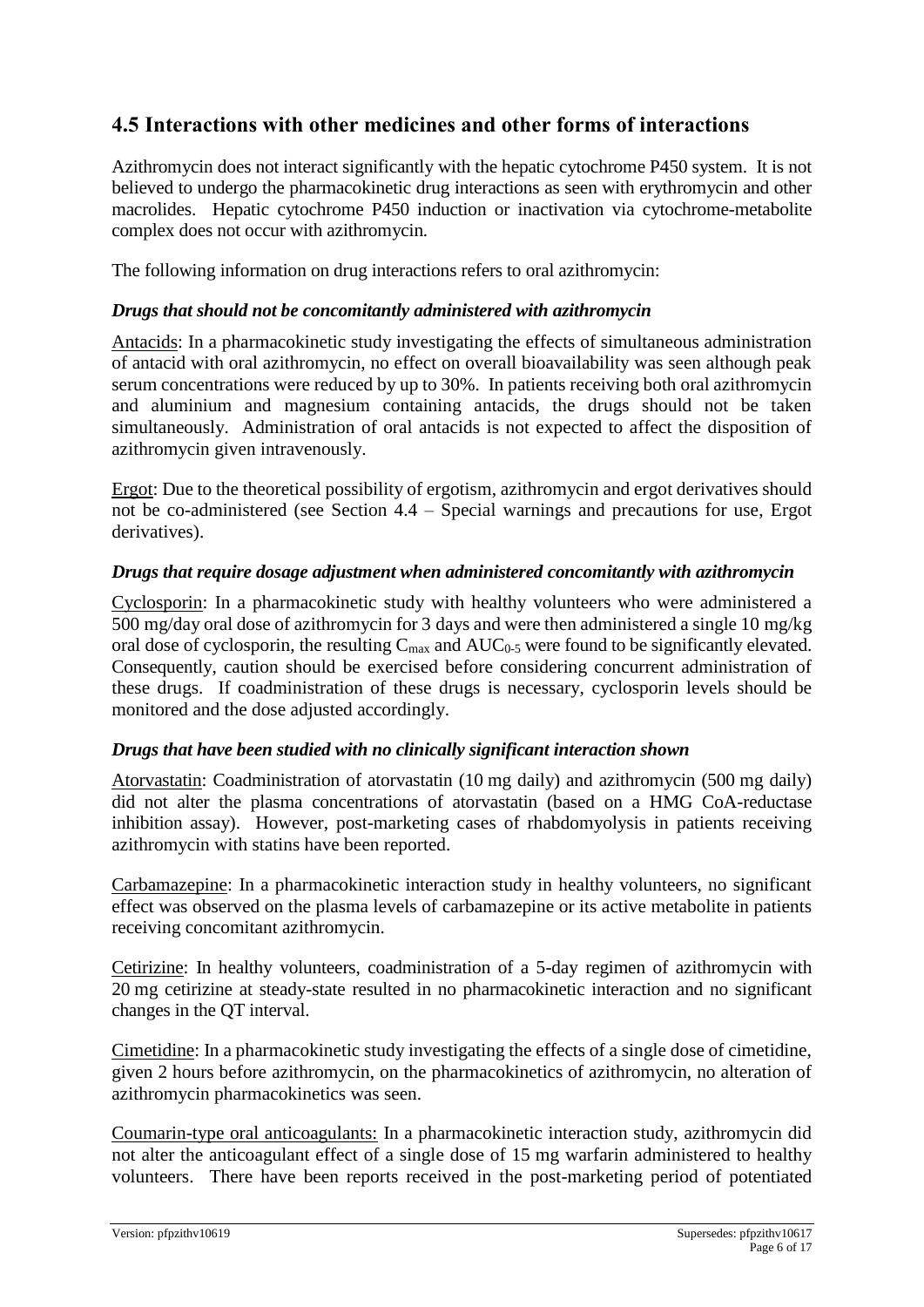anticoagulation subsequent to coadministration of azithromycin and coumarin-type oral anticoagulants. Although a causal relationship has not been established, consideration should be given to the frequency of monitoring prothrombin time, when azithromycin is used in patients receiving coumarin-type oral anticoagulants.

Didanosine: Coadministration of daily doses of 1200 mg azithromycin with didanosine in six subjects did not appear to affect the pharmacokinetics of didanosine as compared to placebo.

Efavirenz: Coadministration of a single dose of 600 mg azithromycin and 400 mg efavirenz daily for 7 days did not result in any clinically significant pharmacokinetic interactions. No dose adjustment is necessary when azithromycin is given with efavirenz.

Fluconazole: Coadministration of a single dose of 1200 mg azithromycin did not alter the pharmacokinetics of a single dose of 800 mg fluconazole. Total exposure and half-life of azithromycin were unchanged by the coadministration of fluconazole, however, a clinically insignificant decrease in Cmax (18%) of azithromycin was observed. No dose adjustment is necessary when azithromycin is given with fluconazole.

Indinavir: Coadministration of a single dose of 1200 mg azithromycin had no statistically significant effect on the pharmacokinetics of indinavir administered as 800 mg three times daily for 5 days. No adjustment of the dose of azithromycin is necessary when given with indinavir.

Methylprednisolone: In a pharmacokinetic interaction study in healthy volunteers, azithromycin had no significant effect on the pharmacokinetics of methylprednisolone.

Midazolam: In healthy volunteers, coadministration of 500 mg/day azithromycin for 3 days did not cause clinically significant changes in the pharmacokinetics and pharmacodynamics of a single dose of 15 mg midazolam.

Nelfinavir: Coadministration of 1200 mg azithromycin and nelfinavir at steady state (750 mg three times daily) resulted in increased azithromycin concentrations. No clinically significant adverse effects were observed and no dose adjustment was required.

Rifabutin: Coadministration of azithromycin and rifabutin did not affect the serum concentrations of either drug. Neutropenia was observed in subjects receiving concomitant treatment with azithromycin and rifabutin. Although neutropenia has been associated with the use of rifabutin, a causal relationship to combination with azithromycin has not been established.

Sildenafil: In normal healthy male volunteers, there was no evidence of an effect of azithromycin (500 mg daily for 3 days) on the AUC and  $C_{\text{max}}$ , of sildenafil or its major circulating metabolite.

Terfenadine, astemizole: In a study in normal subjects addition of azithromycin did not result in any significant changes in cardiac repolarisation (QTc interval) measured during the steady state dosing of terfenadine. However, there have been cases reported where the possibility of such an interaction could not be entirely excluded.

Theophylline: There is no evidence of any pharmacokinetic interaction when azithromycin and theophylline are coadministered to healthy volunteers.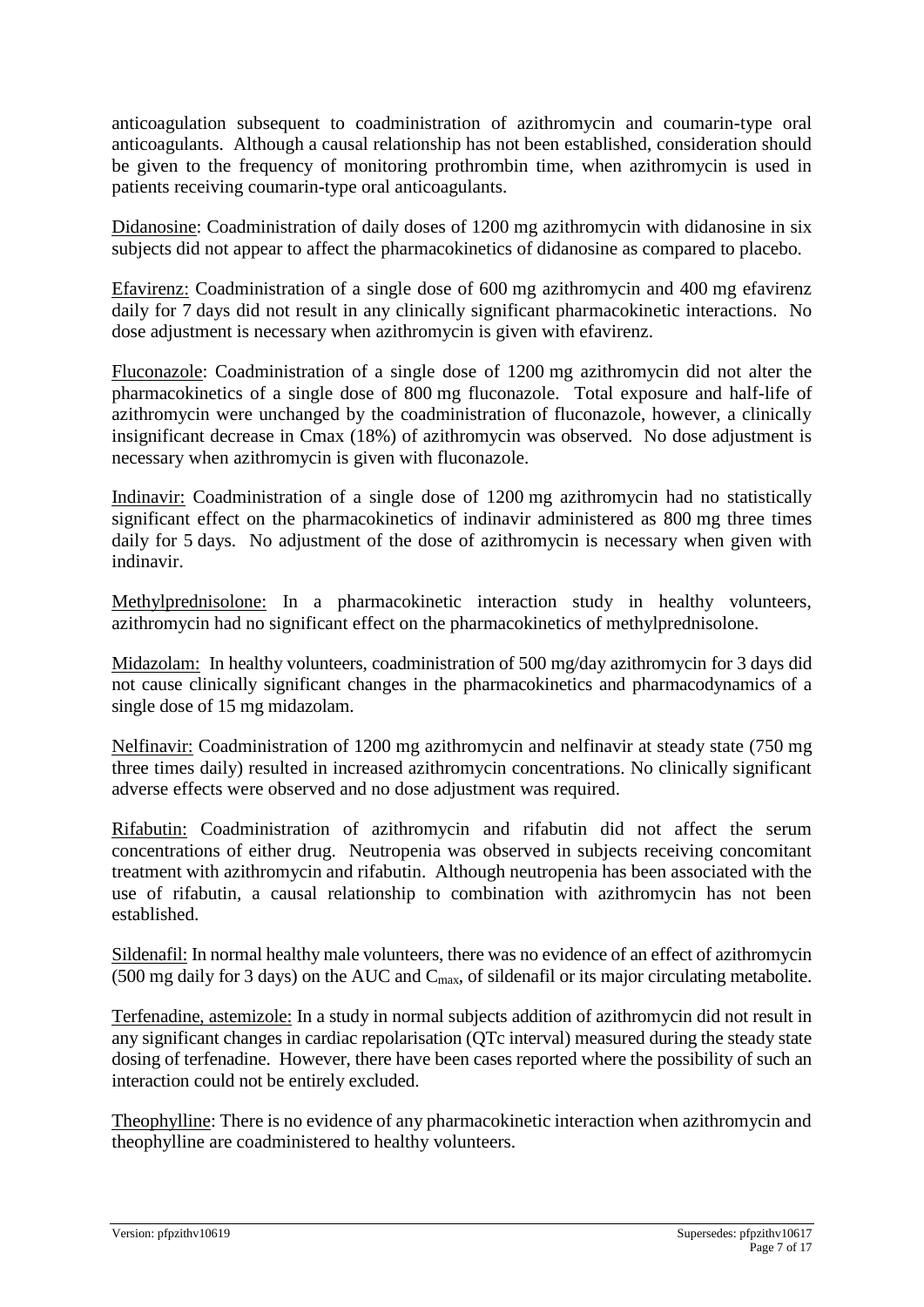Triazolam: In 14 healthy volunteers, coadministration of 500 mg azithromycin on Day 1 and 250 mg on Day 2 with 0.125 mg triazolam on Day 2 had no significant effect on any of the pharmacokinetic variables for triazolam compared to triazolam and placebo.

Trimethoprim/sulfamethoxazole: Coadministration of trimethoprim/sulfamethoxazole DS (160 mg/800 mg) for 7 days with 1200 mg azithromycin on Day 7 had no significant effect on peak concentrations, total exposure or urinary excretion of either trimethoprim or sulfamethoxazole. Azithromycin serum concentrations were similar to those seen in other studies. No dose adjustment is necessary.

Zidovudine: Single 1000 mg doses and multiple 1200 mg or 600 mg doses of azithromycin did not affect the plasma pharmacokinetics or urinary excretion of zidovudine or its glucuronide metabolite. However, administration of azithromycin increased the concentrations of phosphorylated zidovudine, the clinically active metabolite, in peripheral blood mononuclear cells. The clinical significance of this finding is unclear.

#### *Other interactions*

Digoxin and colchicine: Some of the macrolide antibiotics including azithromycin have been reported to impair the metabolism of P-glycoprotein substrates such as digoxin and colchicine (in the gut) in some patients and to result in increased serum levels. In patients receiving concomitant azithromycin, a related azalide antibiotic, and digoxin, the possibility of raised digoxin levels should be borne in mind. During treatment with azithromycin and after discontinuation thereof, clinical monitoring and measurement of serum digoxin levels may be necessary.

### **4.6 Fertility, pregnancy and lactation**

#### **Effects on fertility**

No animal studies of fertility have been conducted by the IV route. In three oral fertility and general reproduction studies in rats, there was decreased fertility at doses of 20 and 30 mg/kg/day. The clinical significance of this is unknown.

#### **Use in pregnancy – Pregnancy Category B1**

Studies in mice and rats have demonstrated that azithromycin crosses the placenta. Following an oral dose of 200 mg/kg/day, azithromycin concentrations in mouse and rat foetal tissue homogenates were 5 to 10 fold higher than corresponding maternal plasma concentrations. No animal studies of embyrofetal development have been conducted by the IV route. Azithromycin was not fetotoxic or teratogenic in mice and rats at oral doses that were moderately maternotoxic. Plasma levels for azithromycin were lower than the clinical  $C_{\text{max}}$  in both species at the high dose of 200 mg/kg/day. Azithromycin powder for solution for infusion should only be used in pregnant women where adequate alternatives are not available.

#### **Use in lactation**

Limited information available from published literature indicates that azithromycin is present in human milk at an estimated highest median daily dose of 0.1 to 0.7 mg/kg/day. A decision must be made whether to discontinue breast-feeding or to discontinue/abstain from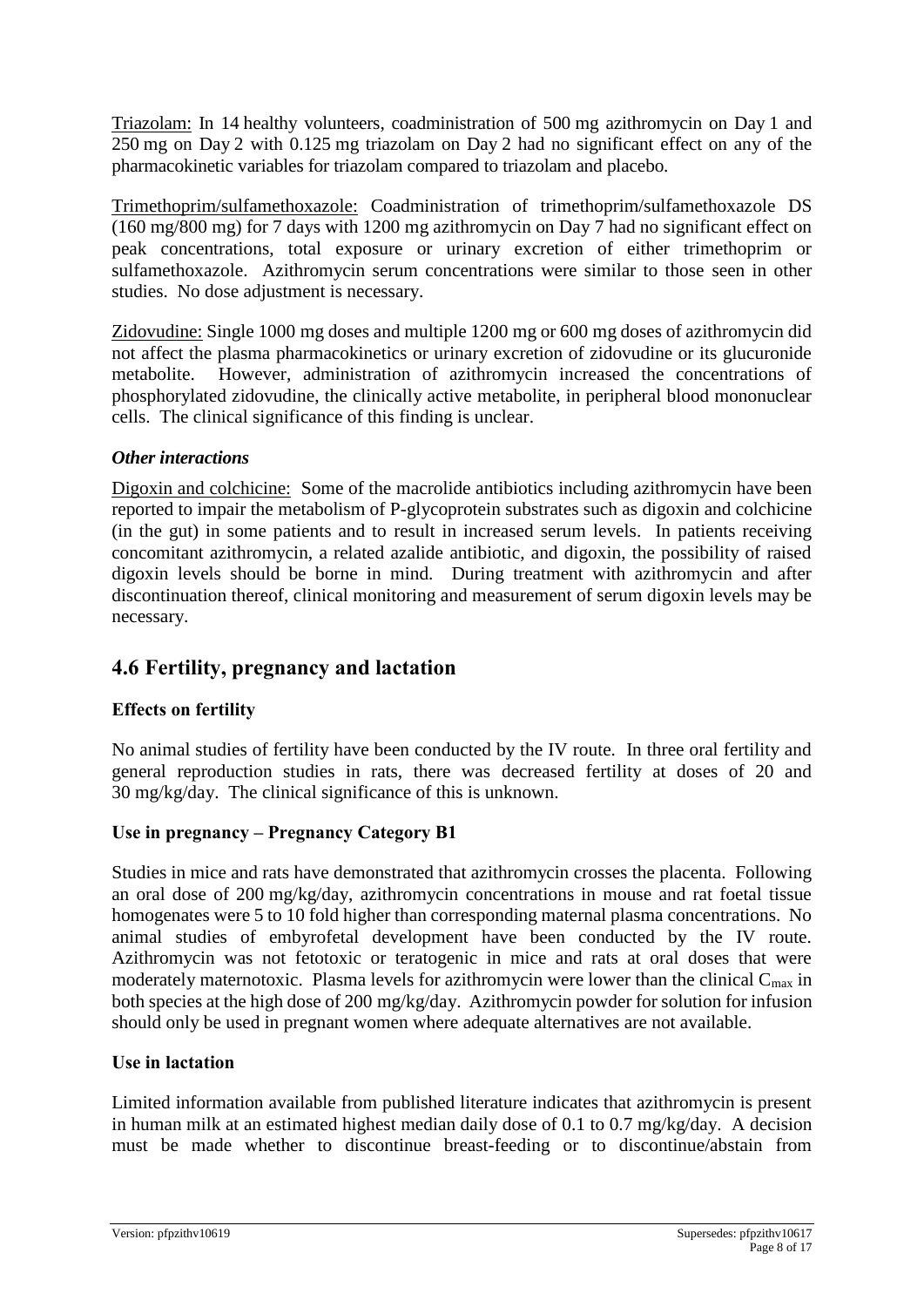azithromycin therapy taking into account the benefit of breast-feeding for the child and the benefit of therapy for the woman.

### **4.7 Effects on ability to drive and use machines**

There is no evidence to suggest that azithromycin powder for solution for infusion may have an effect on the patient's ability to drive or operate machinery.

### **4.8 Adverse effects (undesirable effects)**

#### **Clinical trials**

In clinical studies of azithromycin given by the IV route followed by the oral route in community acquired pneumonia, the most frequent treatment related events occurring at an incidence of  $\geq 1\%$  in azithromycin treated patients (n=871) were diarrhoea (4.7%), IV site pain (4.4%), nausea (4.2%), abdominal pain 2.8%, rash 1.5%, vomiting 1.4%, dyspepsia 0.9% and LFTs abnormal 0.7%. Local inflammation at the infusion site has also been reported.

In clinical studies, the incidence of IV site disorders (infection/inflammation/oedema/pain/ reactions) associated with the 1 mg/mL and 2 mg/mL infusion solution concentration was 4.2% and 5.6%, respectively.

A total of 2.4% patients discontinued azithromycin therapy either by the IV or oral route due to treatment related clinical or laboratory adverse events.

Treatment related laboratory abnormalities occurred in 0.6% of patients.

#### *Adults*

*Multiple-dose regimen (oral):* The most frequently reported adverse events in patients receiving a multiple-dose regimen of azithromycin orally were diarrhoea/loose stools (5%), nausea (3%) and abdominal pain (3%). No other adverse events occurred in patients on the multiple-dose regimen with a frequency >1%. Events that occurred with a frequency of 1% or less included:

Allergic: rash, photosensitivity and angioedema.

Cardiovascular: palpitations, chest pain.

Gastrointestinal: dyspepsia, flatulence, vomiting, melaena and cholestatic jaundice.

Genitourinary: moniliasis (candidiasis), vaginitis, and nephritis.

Nervous system: dizziness, headache, vertigo and somnolence.

General: fatigue.

Hearing impairment has been reported in investigational studies, mainly where higher doses were used, for prolonged periods of time. In those cases where follow-up information was available the majority of these events were reversible.

#### **Post-marketing experience**

In post marketing experience, the following adverse events have been reported: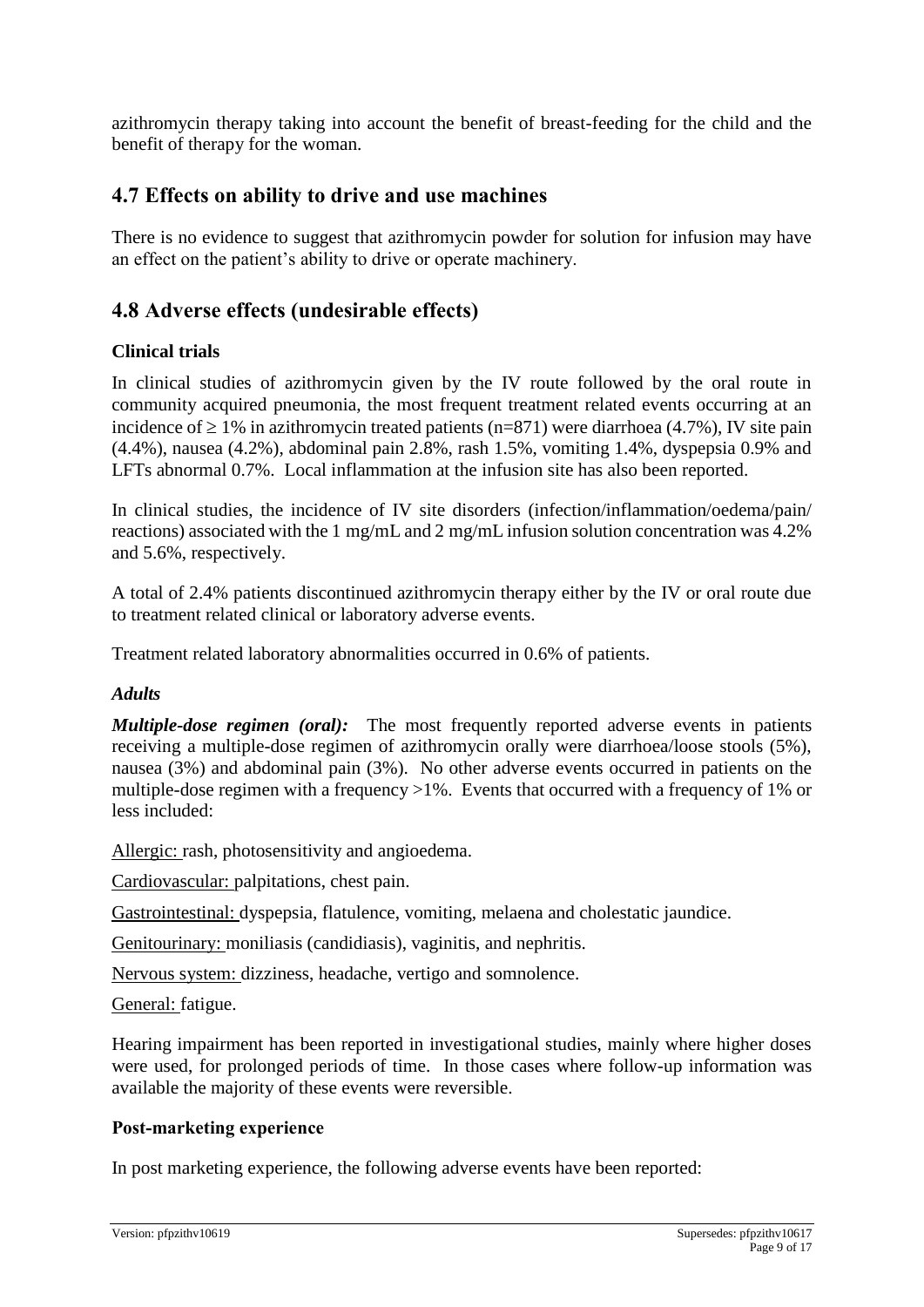Infections and infestations: moniliasis and vaginitis.

Blood and lymphatic system disorders: thrombocytopenia.

Cardiovascular disorders: hypotension; palpitations and arrhythmias including ventricular tachycardia have been reported. There have been rare reports of QT prolongation and torsades de pointes.

Gastrointestinal disorders: vomiting/diarrhoea (rarely resulting in dehydration), dyspepsia, pancreatitis, constipation, pseudomembranous colitis, rare reports of tongue discolouration.

General disorders and administration site conditions: asthenia, fatigue and malaise.

Hepatobiliary disorders: abnormal liver function including hepatitis and cholestatic jaundice, hepatic necrosis and hepatic failure, which have resulted in death.

Immune system disorders: anaphylaxis (rarely fatal).

Metabolism and nutrition disorders: anorexia.

Musculoskeletal and connective tissue disorders: arthralgia.

Nervous system disorders: dizziness, convulsions, headache, hyperactivity, hypoesthesia, paraesthesia, somnolence, syncope.

Psychiatric disorders: aggressive reaction, nervousness, agitation, anxiety.

Renal and urinary tract disorders: acute renal failure, interstitial nephritis.

Skin and subcutaneous tissue disorders: allergic reactions including pruritus, rash, photosensitivity, urticaria, oedema, angioedema, serious skin reactions including erythrema multiforme, acute generalised exanthematous pustulosis (AGEP), Stevens Johnson syndrome (SJS), toxic epidermal necrolysis (TEN), drug reaction with eosinophilia and systemic symptoms (DRESS).

Special senses: hearing disturbances and/or impairment including hearing loss, deafness and/or tinnitus, vertigo. Taste/smell perversion and/or loss.

#### **Reporting suspected adverse effects**

Reporting suspected adverse reactions after registration of the medicinal product is important. It allows continued monitoring of the benefit-risk balance of the medicinal product. Healthcare professionals are asked to report any suspected adverse reactions at [www.tga.gov.au/reporting](http://www.tga.gov.au/reporting-problems)[problems.](http://www.tga.gov.au/reporting-problems)

### **4.9 Overdose**

Most adverse events experienced in higher than recommended doses are similar in type and may be more frequent than those seen at normal doses. The incidence of tinnitus and ototoxicity is more frequent in overdosage than at normal doses. In the event of overdosage, general symptomatic and supportive measures are indicated as required.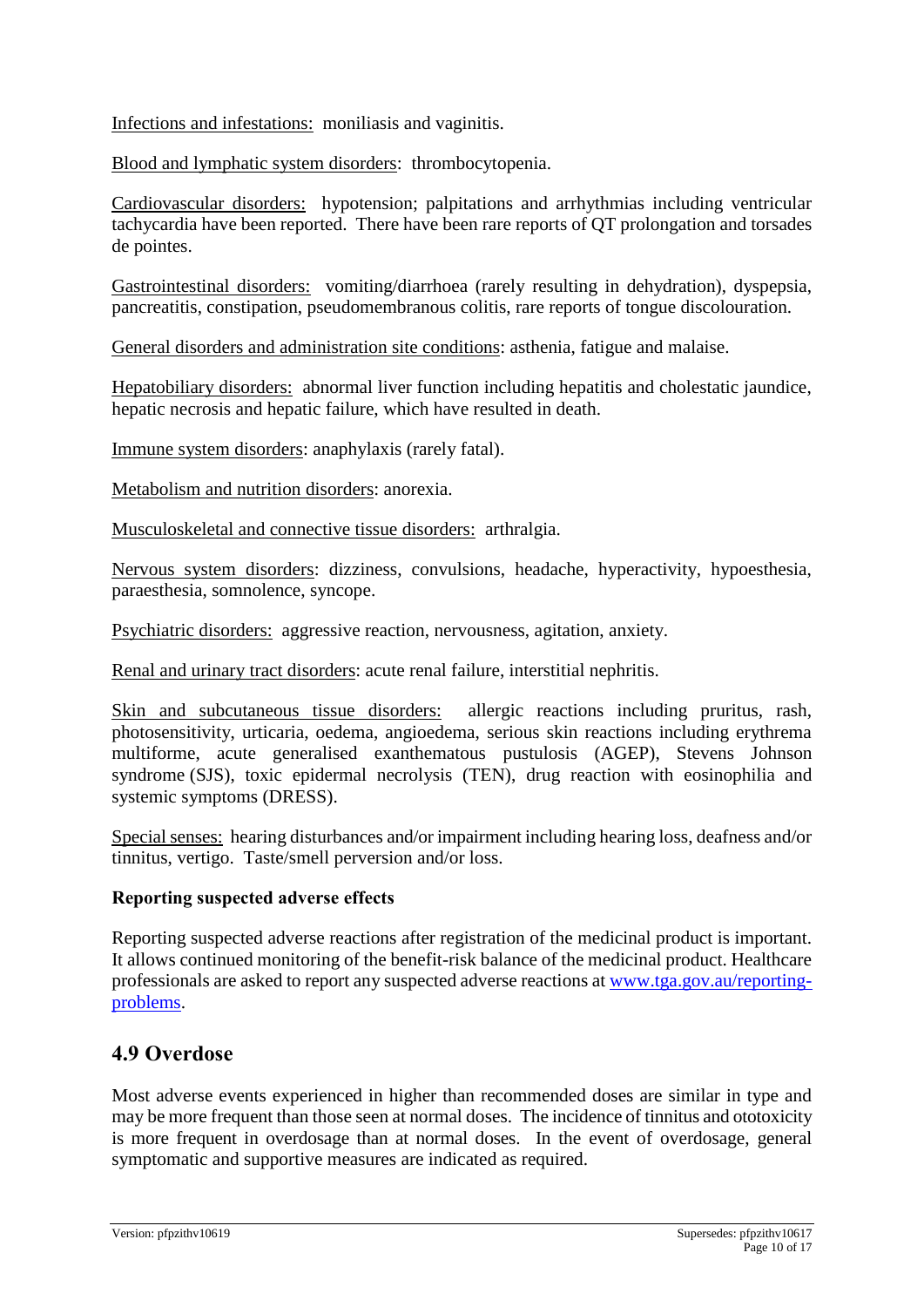As with many cationic amphiphilic drugs, phospholipidosis has been observed in some tissues of mice, rats and dogs given multiple doses of azithromycin. It has been demonstrated in numerous organ systems in dogs administered doses which, based on pharmacokinetics, are as low as 2-3 times greater than the recommended human dose and in rats at doses comparable to the human dose. This effect is reversible after cessation of azithromycin treatment. The significance of these findings for humans with overdose of azithromycin is unknown.

For information on the management of overdose, contact the Poison Information Centre on 131126 (Australia).

# **5. PHARMACOLOGICAL PROPERTIES**

### **5.1 Pharmacodynamic properties**

Pharmacotherapeutic group: Antibacterial agent: macrolide ATC code: J 01 FA 10.

#### **Mechanism of action**

The mode of action of azithromycin is inhibition of protein synthesis in bacteria by binding to the 50S ribosomal subunit and preventing translocation of peptides.

#### *Microbiology*

#### **Azithromycin demonstrates activity** *in vitro* **against a wide range of bacteria including:**

Gram-positive aerobic bacteria – *Staphylococcus aureus, Streptococcus pyogenes* (group A beta-haemolytic Streptococci), *Streptococcus pneumoniae*, alpha-haemolytic Streptococci (viridans group) and other Streptococci, and *Corynebacterium diphtheriae*. Azithromycin demonstrates cross-resistance with erythromycin-resistant Gram-positive strains, including *Streptococcus faecalis* (Enterococcus) and to most strains of methicillin-resistant Staphylococci.

Gram-negative aerobic bacteria – *Haemophilus influenzae, Haemophilus parainfluenzae, Moraxella catarrhalis, Acinetobacter* species, *Yersinia* species, *Legionella pneumophila, Bordetella pertussis, Bordetella parapertussis, Shigella* species, *Pasteurella* species, *Vibrio cholerae* and *parahaemolyticus, Plesiomonas shigelloides*. Activities against Escherichia coli, Salmonella enteritidis, Salmonella typhi, Enterobacter species, *Aeromonas hydrophila* and *Klebsiella* species are variable and susceptibility tests should be performed. *Proteus* species, *Serratia* species, *Morganella* species, and *Pseudomonas aeruginosa* are usually resistant.

Anaerobic bacteria – *Bacteroides fragilis* and *Bacteroides* species, *Clostridium perfringens*, *Peptococcus* species, *Peptostreptococcus* species, *Fusobacterium necrophorum* and *Propionibacterium acnes*.

Organisms of sexually transmitted diseases – Azithromycin is active against *Chlamydia trachomatis* and also shows good activity against *Treponema pallidum*, *Neisseria gonorrhoea*e, and *Haemophilus ducreyi*.

Other organisms – *Borrelia burgdorferi* (Lyme disease agent), *Chlamydia pneumoniae*, *Mycoplasma pneumoniae*, *Mycoplasma hominis, Ureaplasma urealyticum, Campylobacter*  species and *Listeria monocytogenes*.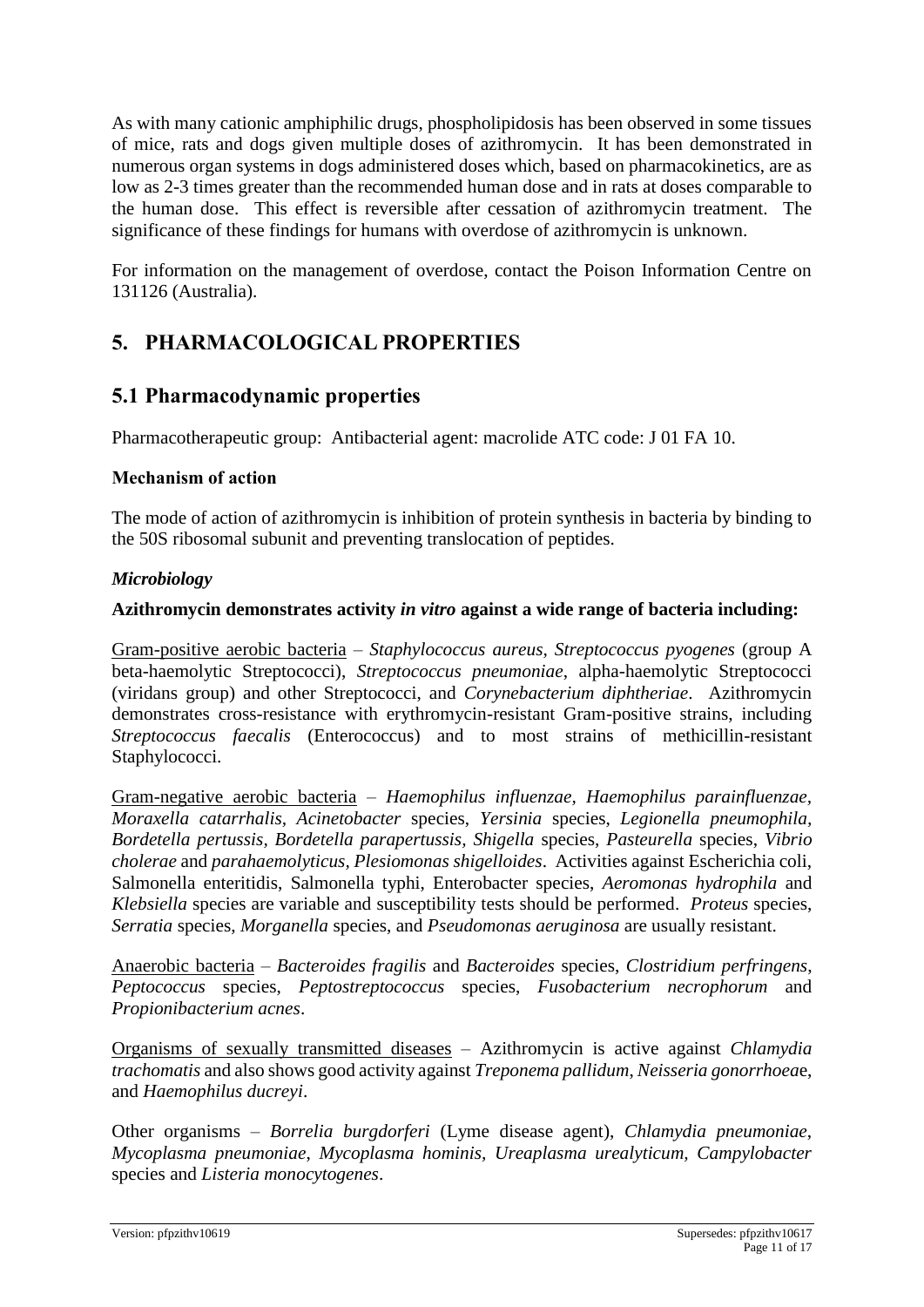Opportunistic pathogens associated with human immunodeficiency virus (HIV) infections – *Mycobacterium avium-intracellulare* complex (MAC).

#### **Azithromycin (oral) demonstrates activity** *in vivo* **against the following bacteria:**

Gram-positive aerobic bacteria - *Staphylococcus aureus, Streptococcus pyogenes* (group A beta-haemolytic Streptococci), *Streptococcus pneumoniae*, alpha-haemolytic Streptococci (viridans group) and other Streptococci.

Gram-negative aerobic bacteria - *Haemophilus influenzae* (including beta-lactamase producing *Haemophilus influenzae), Haemophilus parainfluenzae, Moraxella catarrhalis*.

Other organisms - *Chlamydia trachomatis, Chlamydia pneumoniae, Mycoplasma pneumoniae.*

Opportunistic pathogens associated with HIV infections - MAC.

#### **Azithromycin (IV) demonstrates activity** *in vivo* **against the following bacteria***:*

*Staphylococcus aureus*, *Streptococcus pneumoniae*, *Haemophilus influenzae, Moraxella catarrhalis, Chlamydia pneumoniae, Mycoplasma pneumoniae*, *Legionella pneumophila.*

In Australia, macrolide resistance for *Streptococcus pneumoniae* and *Staphylococcus aureus*  has been increasing since the late 1990's. Resistance rates of 15% or more are regularly reported. The use of macrolides should be guided by culture susceptibility results and practice guidelines.

#### *Susceptibility testing*

Dilution or Diffusion techniques – either quantitative (minimal inhibitory concentration [MIC]) or breakpoint, should be used following a regularly updated, recognised and standardised method (e.g. NCCLS). Standardised susceptibility test procedures require the use of laboratory control microorganisms to control the technical aspects of the laboratory procedures.

A report of "Susceptible" indicates that the pathogen is likely to be inhibited when the patient is given the recommended dose. A report of "Intermediate" indicates that the result should be considered equivocal, and if the microorganism is not fully susceptible to alternative, clinically feasible drugs, the test should be repeated. This category implies possible clinical applicability in body site where the drug is physiologically concentrated or in situations where high dosage of drug can be used. This category also provides a buffer zone, which prevents small uncontrolled technical factors from causing major discrepancies in interpretation.

A report of "Resistant" indicates that the pathogen is not likely to be inhibited when the patient is given the recommended dose; other therapy should be selected.

#### **Clinical Trials**

#### *Community acquired pneumonia (CAP)*

The efficacy of azithromycin in the treatment of CAP was assessed in an open, randomised comparative trial, conducted in the US between 1993 and 1995. Azithromycin (500 mg IV as a single dose for  $2 - 5$  days, followed by 500 mg/day orally to complete 7 to 10 days of therapy) was compared to cefuroxime (2.225 g/day in 3 divided doses administered IV for 2 to 5 days followed by 1 g/day in 2 divided doses to complete 7 to 10 days therapy), with erythromycin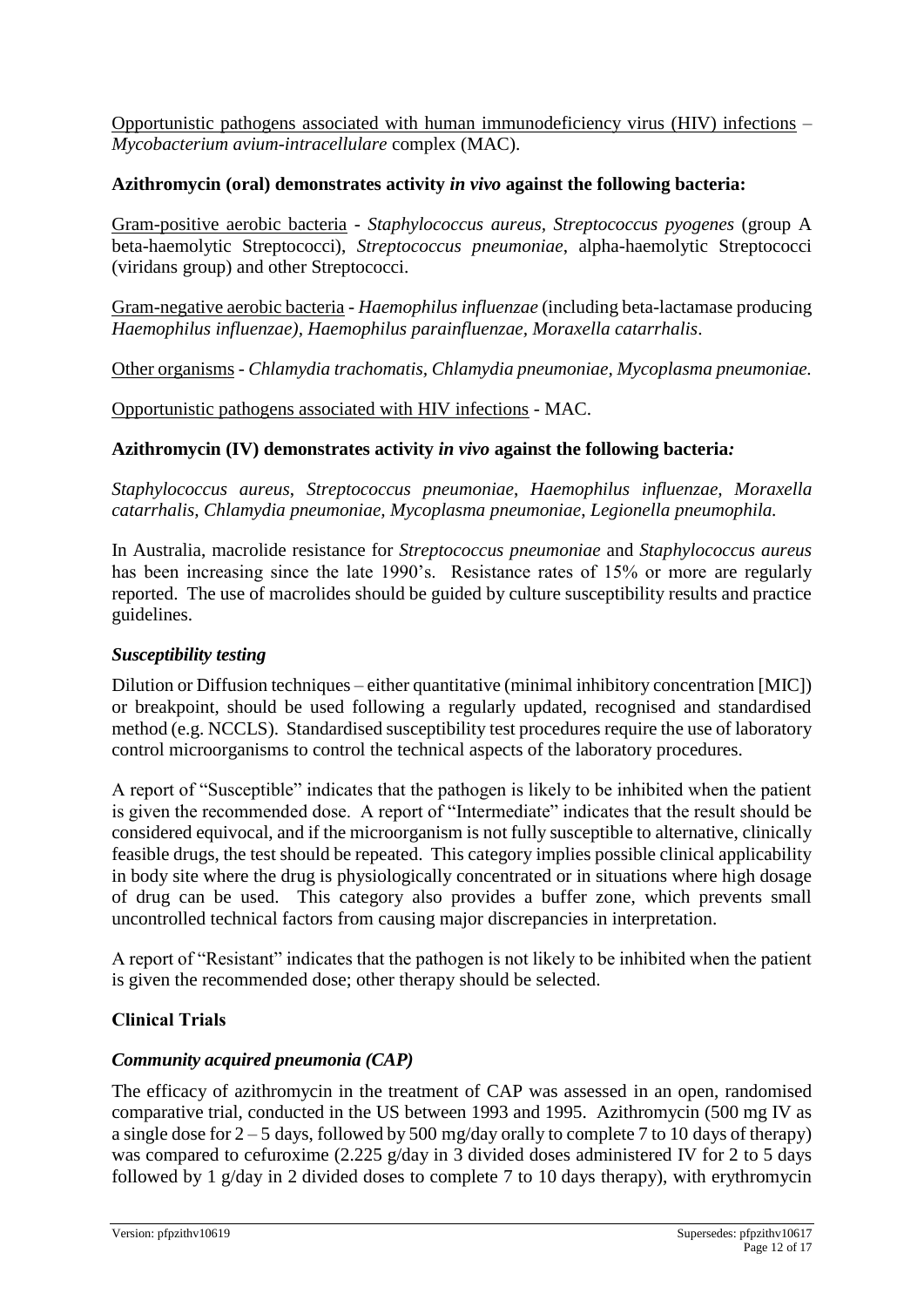as required. Two hundred and ninety one patients were evaluable for efficacy. Clinical success (cure  $+$  improvement) at 10 to 14 days post therapy was 77.4% in the azithromycin group vs 74.1 % in the comparator group.

In a separate open, non-comparative study, 94 patients received azithromycin by IV infusion (for 2 to 5 days) followed by azithromycin orally (to complete a total of 7 to 10 days therapy) for the treatment of CAP. The clinical success rates (cure  $+$  improvement) at 10 to 14 days post therapy was 88% (74/84) and at 4 to 6 weeks was 86% (73/85) among evaluable patients.

These two studies indicated an overall cure rate for patients serologically positive for *Legionella pneumophila* of 84% (16/19). Additionally, in an open, non-comparative study patients diagnosed as positive for *Legionella pneumophila* (serogroup 1) using a specific urinary antigen test were treated with azithromycin IV followed by oral azithromycin. At 10 to 14 days, 16 out of 17 evaluable patients were clinically cured and at 4 to 6 weeks, 20 out of 20 evaluable patients were clinically cured.

In patients that were treated with azithromycin with a pathogen identified the clinical success rates observed were *Streptococcus pneumoniae* 98/102 (92.5%), *Haemophilus influenzae*  54/62 (87.1%), *Staphylococcus aureus* 8/10 (90%), *Mycoplasma* 40/43 (93%), *Chlamydia pneumoniae* 39/44 (88.6%) and L*egionella* 34/39 (87.2%).

### **5.2 Pharmacokinetic properties**

#### **Absorption**

Following oral administration in humans bioavailability is approximately 37%. Administration of azithromycin capsules following a substantial meal reduces bioavailability. The time taken to peak plasma levels is 2-3 hours. Plasma terminal elimination half-life closely reflects the tissue depletion half-life of 2 to 4 days. In elderly volunteers (>65 years), slightly higher AUC values were seen after a 5-day regimen than in young volunteers (<40 years), but these are not considered clinically significant, and hence no dose adjustment is recommended.

In patients hospitalised with community acquired pneumonia receiving single daily one-hour intravenous (IV) infusions for 2 to 5 days of 500 mg azithromycin at a concentration of 2 mg/mL, the mean C<sub>max</sub>  $\pm$  S.D. achieved was 3.63  $\pm$  1.60 µg/mL, while the 24-hour trough level was  $0.20 \pm 0.15$  µg/mL, and the AUC24 was  $9.60 \pm 4.80$  µg·h/mL. The mean C<sub>max</sub>, 24hour trough and AUC<sub>24</sub> values were 1.14  $\pm$  0.14  $\mu$ g/mL, 0.18  $\pm$  0.02  $\mu$ g/mL, and 8.03  $\pm 0.86$  ug h/mL, respectively, in normal volunteers receiving a 3-hour IV infusion of 500 mg azithromycin at a concentration of 1 mg/mL.

Comparison of the plasma pharmacokinetic parameters following the 1st and 5th daily doses of 500 mg IV azithromycin showed only an 8% increase in  $C_{\text{max}}$  but a 61% increase in AUC<sub>24</sub> reflecting a threefold rise in  $C_{24}$  trough levels.

Pharmacokinetic studies have shown markedly higher azithromycin levels in tissue than in plasma (up to 50 times the maximum observed concentration in plasma) indicating that the drug is heavily tissue bound. Concentrations in target tissues, such as lung, tonsil and prostate exceed the MIC90 for likely pathogens after a single dose of 500 mg. High concentrations of azithromycin were found in gynaecological tissue 96 hours after a single 500 mg oral dose of azithromycin.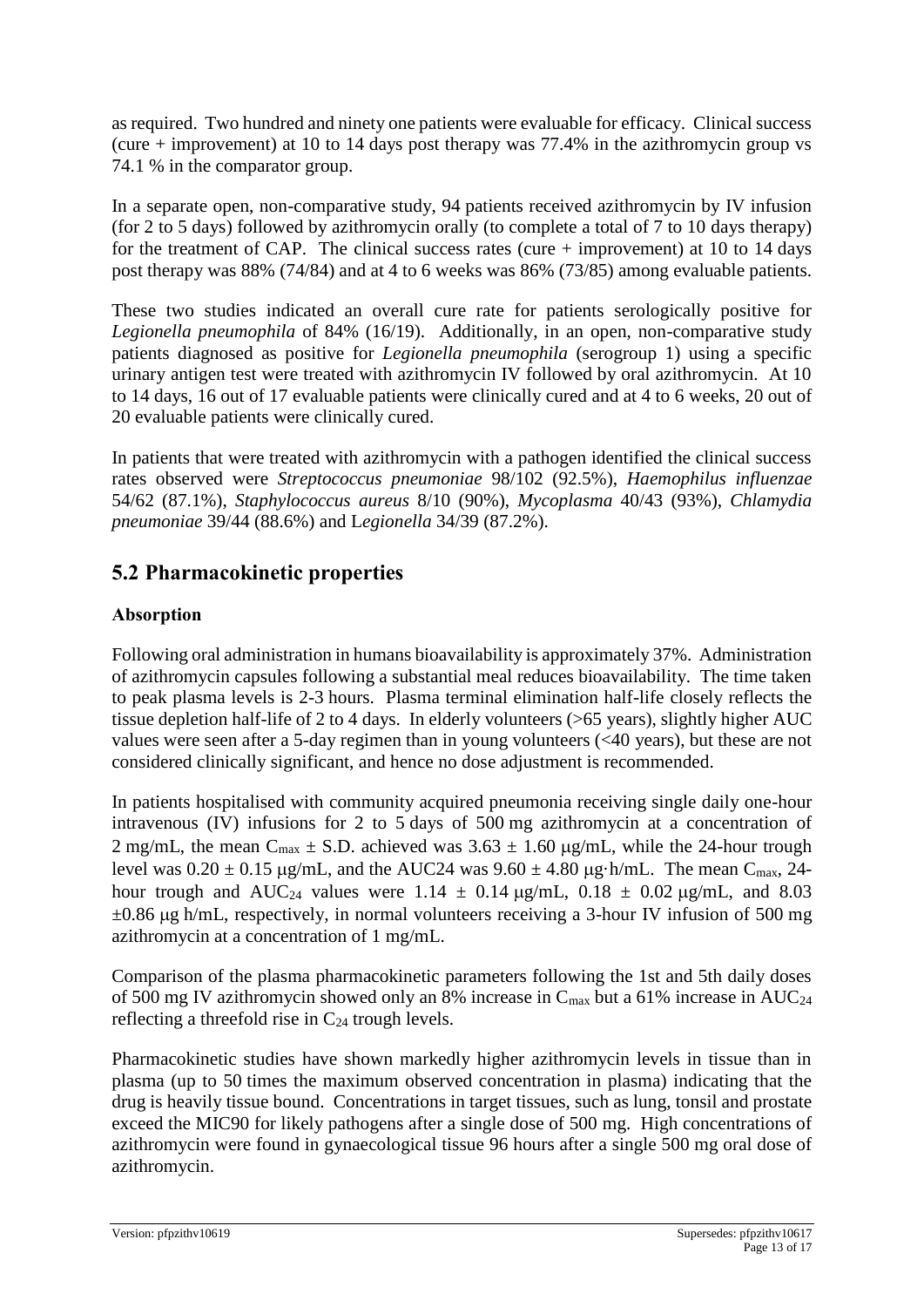#### **Distribution**

Following oral administration in humans, azithromycin is widely distributed throughout the body.

#### **Metabolism**

Very high concentrations of unchanged drug have been found in human bile, together with 10 metabolites, formed by N- and O-demethylation, hydroxylation of the desosamine and aglycone rings, and cleavage of the cladinose conjugate. Comparison of HPLC and microbiological assays in tissues suggests that metabolites play no part in the microbiological activity of azithromycin.

#### **Excretion**

In a multiple-dose study in 12 normal volunteers utilising a 500 mg (1 mg/mL) one-hour IVdosage regimen for five days, the amount of administered azithromycin dose excreted in urine in 24 hours was about 11% after the 1st dose and 14% after the 5th dose. These values are greater than the reported 6% excreted unchanged in urine after oral administration of azithromycin. Biliary excretion is a major route of elimination for unchanged drug, following oral administration.

Following a single oral dose of azithromycin 1 gram, the pharmacokinetics in subjects with mild to moderate renal impairment (GFR  $10 - 80$  mL/min) were not affected. Statistically significant differences in AUC<sub>0-120</sub> (8.8 ug.hr/mL vs. 11.7 ug.hr/mL),  $C_{\text{max}}$  (1.0 ug/mL vs. 1.6 ug/mL) and CLr (2.3 mL/min/kg vs. 0.2 mL/min/kg) were observed between subjects with severe renal impairment (GFR < 10 mL/min) and subjects with normal renal function.

In patients with mild (Class A) to moderate (Class B) hepatic impairment, there is no evidence of a marked change in serum pharmacokinetics of azithromycin compared to those with normal hepatic function. In these patients, urinary recovery of azithromycin appears to increase, perhaps to compensate for reduced hepatic clearance.

In animal studies, high azithromycin concentrations have been observed in phagocytes. In experimental models, higher concentrations of azithromycin are released during active phagocytosis than from non-stimulated phagocytes. In animal models this results in high concentrations of azithromycin being delivered to the site of infection.

### **5.3 Preclinical safety data**

#### **Genotoxicity**

Azithromycin showed no genotoxic potential in a range of standard laboratory tests for gene mutations and chromosomal damage.

#### **Carcinogenicity**

No animal studies have been done to determine the carcinogenic potential of azithromycin.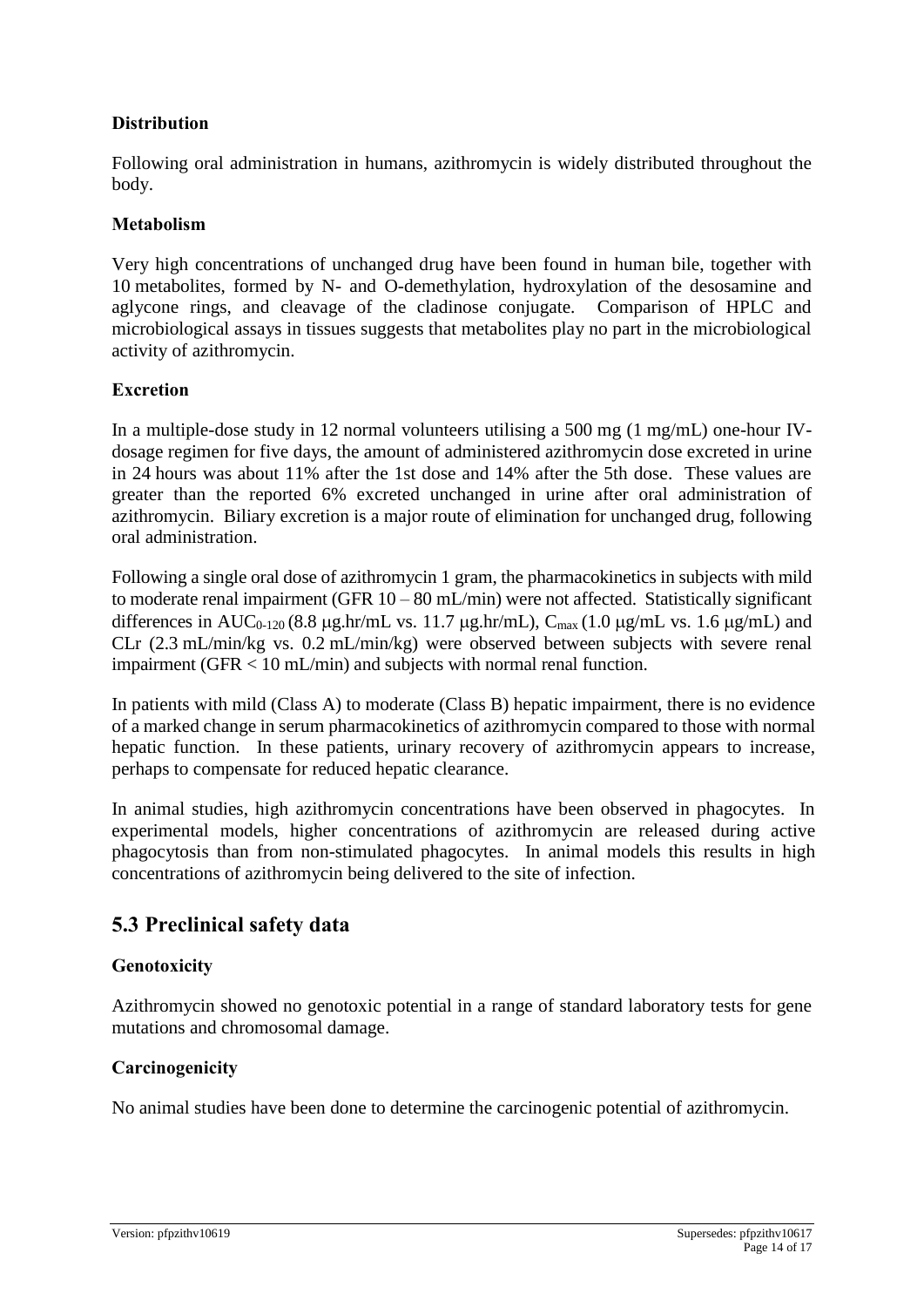# **6. PHARMACEUTICAL PARTICULARS**

### **6.1 List of excipients**

Anhydrous citric acid, Sodium hydroxide.

### **6.2 Incompatibilities**

ZITHROMAX IV reconstituted solution may be diluted using the instructions and compatible infusion solutions provided in Section 4.2 – Dose and method of administration. Other IV substances, additives or medications should not be added to ZITHROMAX IV, or infused simultaneously through the same IV line.

### **6.3 Shelf life**

In Australia, information on the shelf life can be found on the public summary of the Australian Register of Therapeutic Goods (ARTG). The expiry date can be found on the packaging.

### **6.4 Special precautions for storage**

Store below 30°C.

### **6.5 Nature and contents of container**

ZITHROMAX IV is packaged in 10 mL Type I flint glass tubular vial and closed with a grey butyl rubber stopper and aluminium over-seal with a flip-off cap.

### **6.6 Special precautions for disposal**

In Australia, any unused medicine or waste material should be disposed of by taking to your local pharmacy.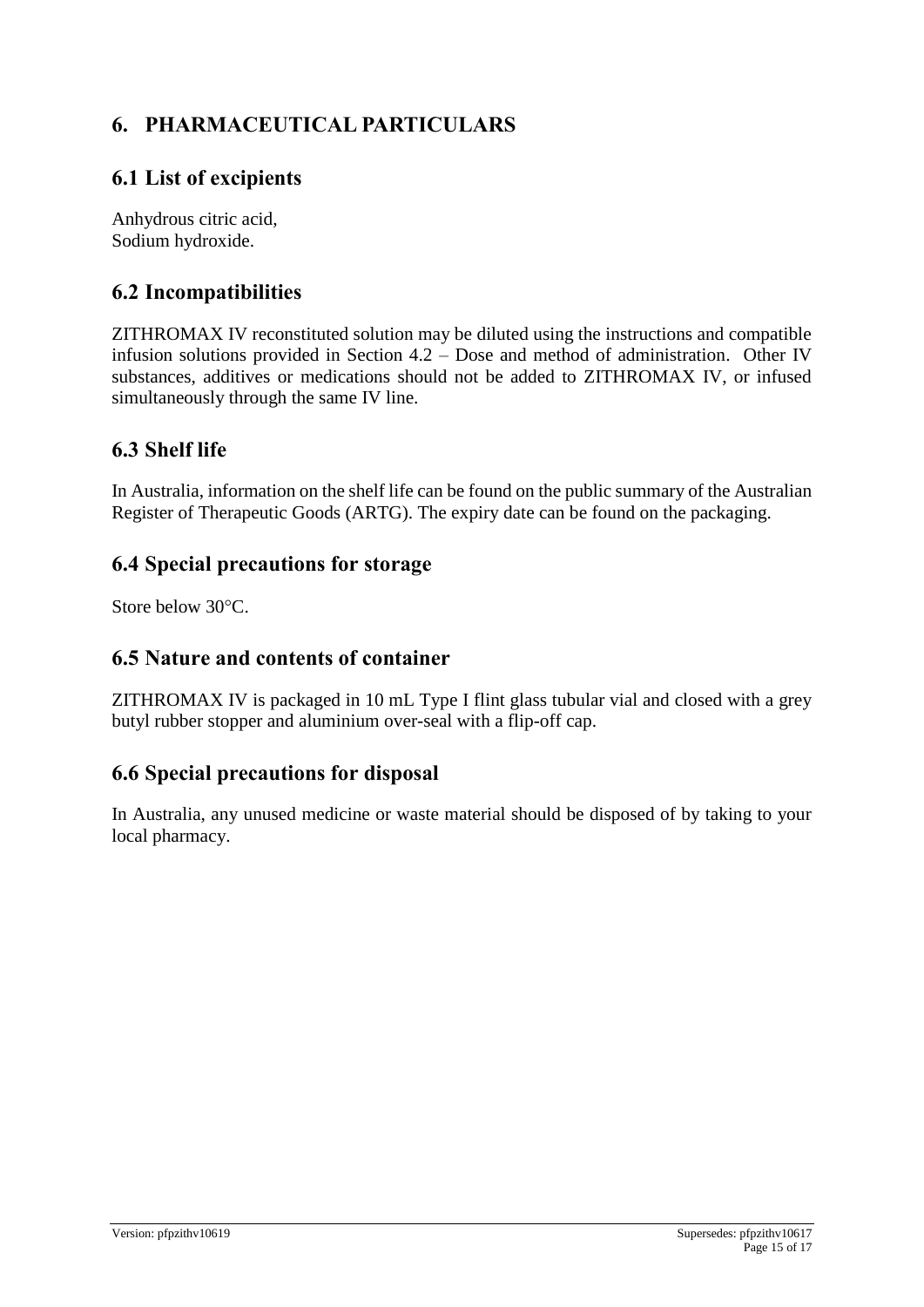### **6.7 Physicochemical properties**

#### **Chemical structure**



Azithromycin is the first of a class of antibiotics designated chemically as azalides, a subclass of macrolides. Chemically it is derived by insertion of a nitrogen atom into the lactone ring of erythromycin A. The chemical name of azithromycin is 9-deoxy-9a-aza-9a-methyl-9ahomoerythromycin A.

Azithromycin has a chemical formula of  $C_{38}H_{72}N_2O_{12}$  and a molecular weight of 749.0.

#### **CAS number**

CAS:83905-01-5.

### **7. MEDICINE SCHEDULE (POISONS STANDARD)**

Prescription Only Medicine (S4).

### **8. SPONSOR**

Pfizer Australia Pty Ltd Level 17, 151 Clarence Street SYDNEY NSW 2000

Toll Free Number: 1800 675 229. www.pfizer.com.au.

### **9. DATE OF FIRST APPROVAL**

19 November 2002.